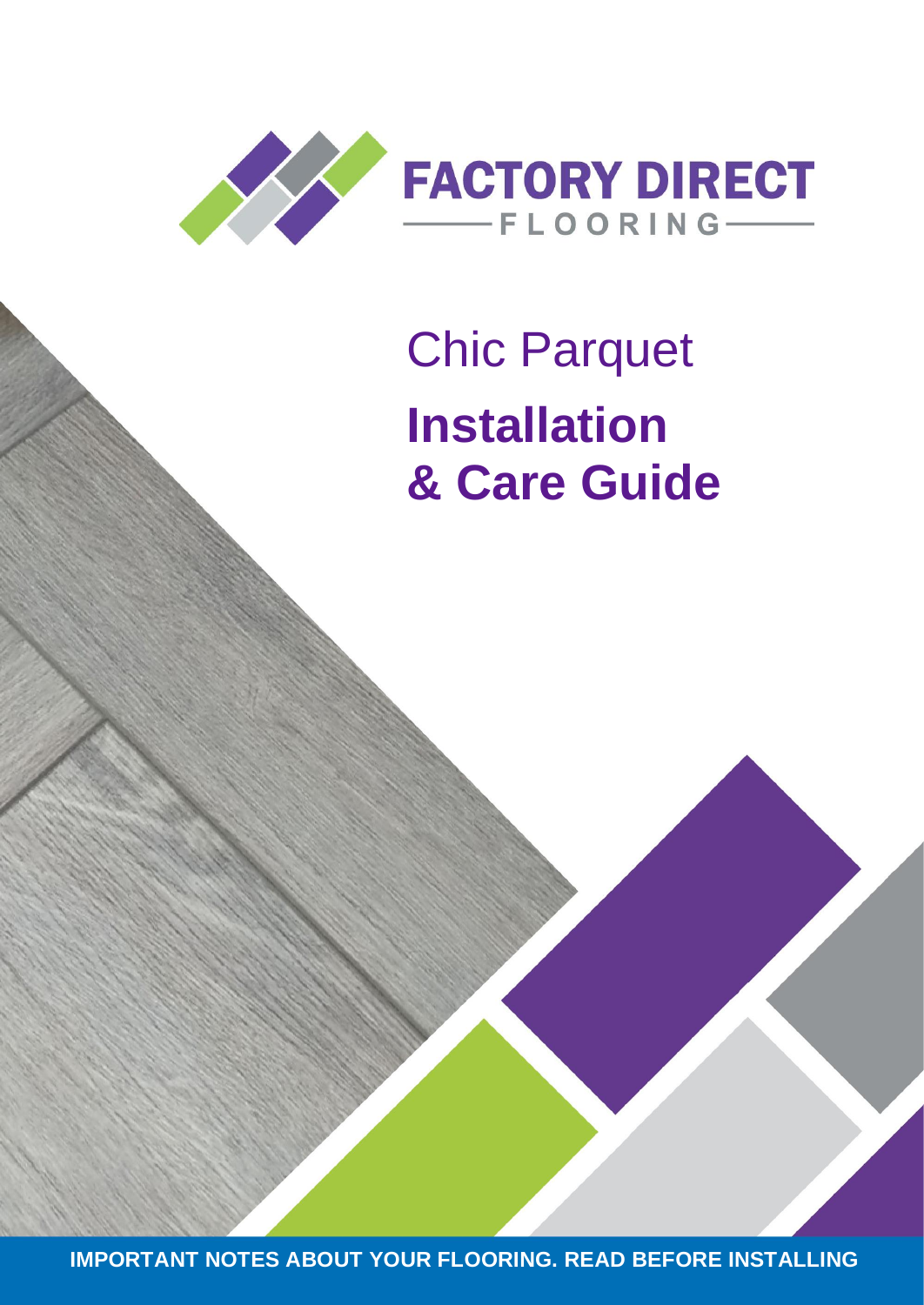# Care Guide

#### Acclimatization and Storage

Your new flooring has to be acclimatized for 24 hours before installation begins. The flooring must remain in its packaging stored horizontal in the room, which it is to be installed into. Please Note the room must be between 18° and 24°, room conditions should never exceed 50° or fall below 10°.

#### Subfloor

It is of the utmost importance that the subfloor is dry, clean, solid and flat. You can find appropriate electronic moisture meters in DIY stores, the subfloor must be flat and the flatness tolerances must be observed. The installer must always and in particular with renovation work check the current status of the subfloor, if it does not meet the requirements stated here extra work will need to be carried out to level the subfloor out, to determine the flatness of your floor apply these tolerances over 3m length the floor must not be more than 3mm difference.

#### Underfloor Heating

We can recommend water based underfloor heating systems be used with a temperature not exceeding 27°C and an average running of 20°C. The heating must be turned off 48hrs prior to installation and once the flooring has been installed turned on with an increase in working temperature of 5°C per day until normal operating temperature has been reached. Water Based heating pipes are to be fitted a minimum of 30mm below the

#### Tools

Having the correct tools and equipment and understanding of how to use them safely is key to a successful installation, Broom and or a vacuum cleaner, tape measure, pencil, set square, ruler, utility knife, Hand roller, floor roller (50 - 65kg), chalk line and adhesive trowel

#### Expansion

Depending on the climate conditions your flooring will expand or contract, it therefore needs to be kept a suitable distance away from any fixed structures such as walls, supports, door frames, radiator pipes etc., this is called the expansion gap. This gap should be a minimum of 8mm, for areas larger than 60m2 it is recommended to increase this minimum size to a 10mm gap, if the run of a single wall exceeds 20 linear metres then expansion profiles must be used.

### PI FASE NOTE

All flooring will CHIP, DENT and SCRATCH unless care is taken to PROTECT it, FELT PADS should be used on all moveable furniture. Matting at room entrances will greatly reduce grit and dirt from being transferred onto your flooring.

Liability for the installation remains with the installer following the fitting instructions and guides supplied and ensuring that the product and area are both suitable to be installed.

Prevent the flooring form coming into contact with a large amount of water, or from being submerged as the click connection is not waterproof.

Conservatories and rooms with excessive light should be avoided unless protection screens are used, this can be glass protection or blinds.

Always inspect materials for faults or damage as no claims on surface defects can be accepted after installation.

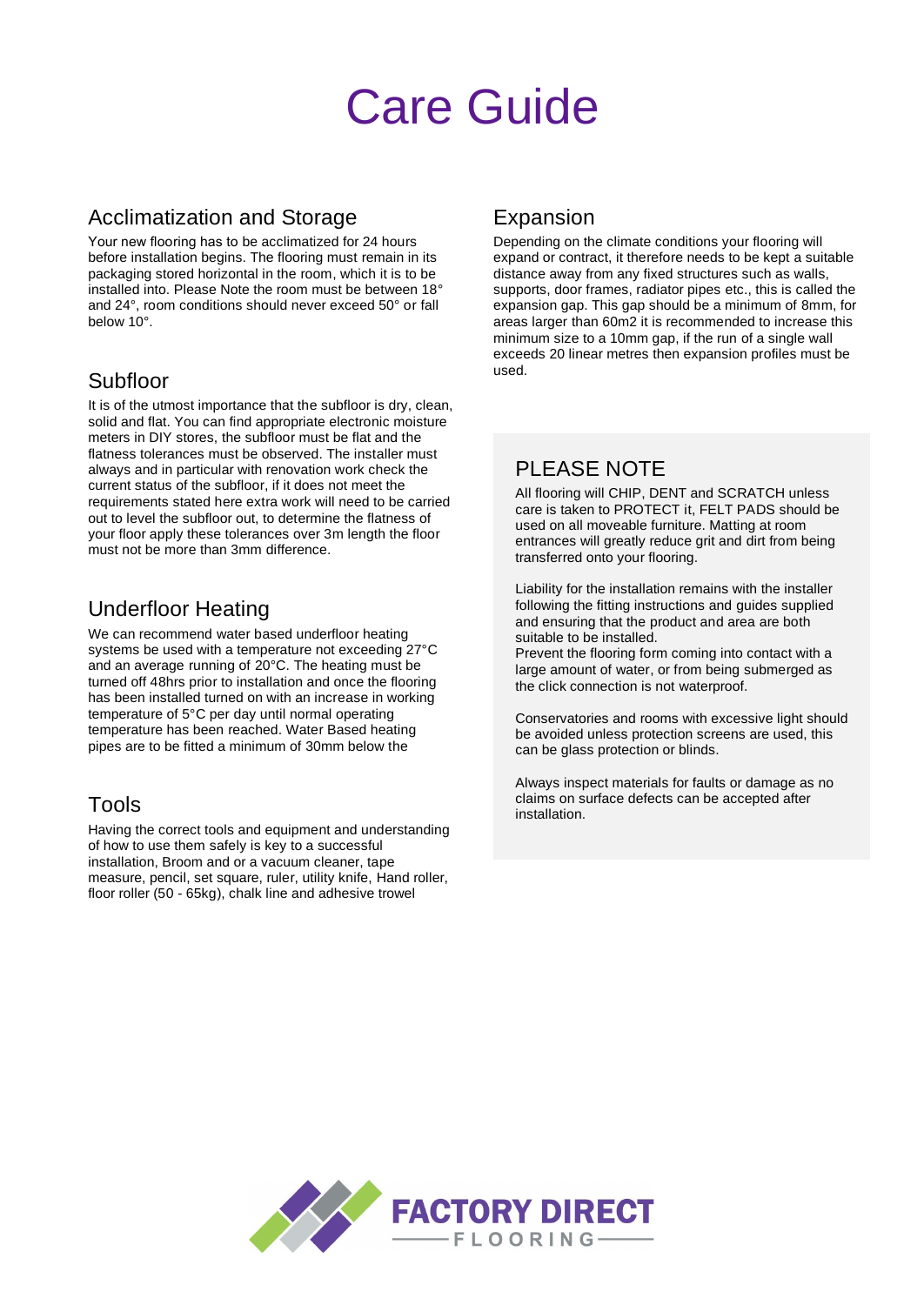# Endorse Herringbone Installation Guide



A herringbone design should typically be started from a central axis, using a chalk line or straight edge to mark the centre of your room create the 'x' line, then a second line needs to intersect this line at 90° to create the 'y' line. Setting this axis up is crucial and its good practice to check all angles and measurements are correct at this stage before any planks are laid.



The A and B lines pass through the top points of the left and right planks, using a chalk line they are equally spaced from the Y axis line. This will help maintain your pattern.



Ensure the correct adhesive has been selected for the area and its conditions and that the instructions for it have been read and understood, working printed on the underside of to the adhesive's open or working time is crucial to a successful installation. Do not spread more adhesive than can be used for the open time period.



The herringbone planks can then be laid into the adhesive, remember to observe any direction arrows the plank or tile.



Planks or tiles will need to be cut to allow finishing up against a static object such as a wall, skirting board or Radiator Pipe, when cut make sure that the board fits free of the static object.

To make sure there is full contact between the board and the adhesive once laid use a hand roller to press the board in. Wipe any excess glue off the boards using a damp cloth Once a section or area has been finished use a floor roller (50 - 65kg) in different directions to ensure a good bond Repeat this process to build up the area of flooring until complete.